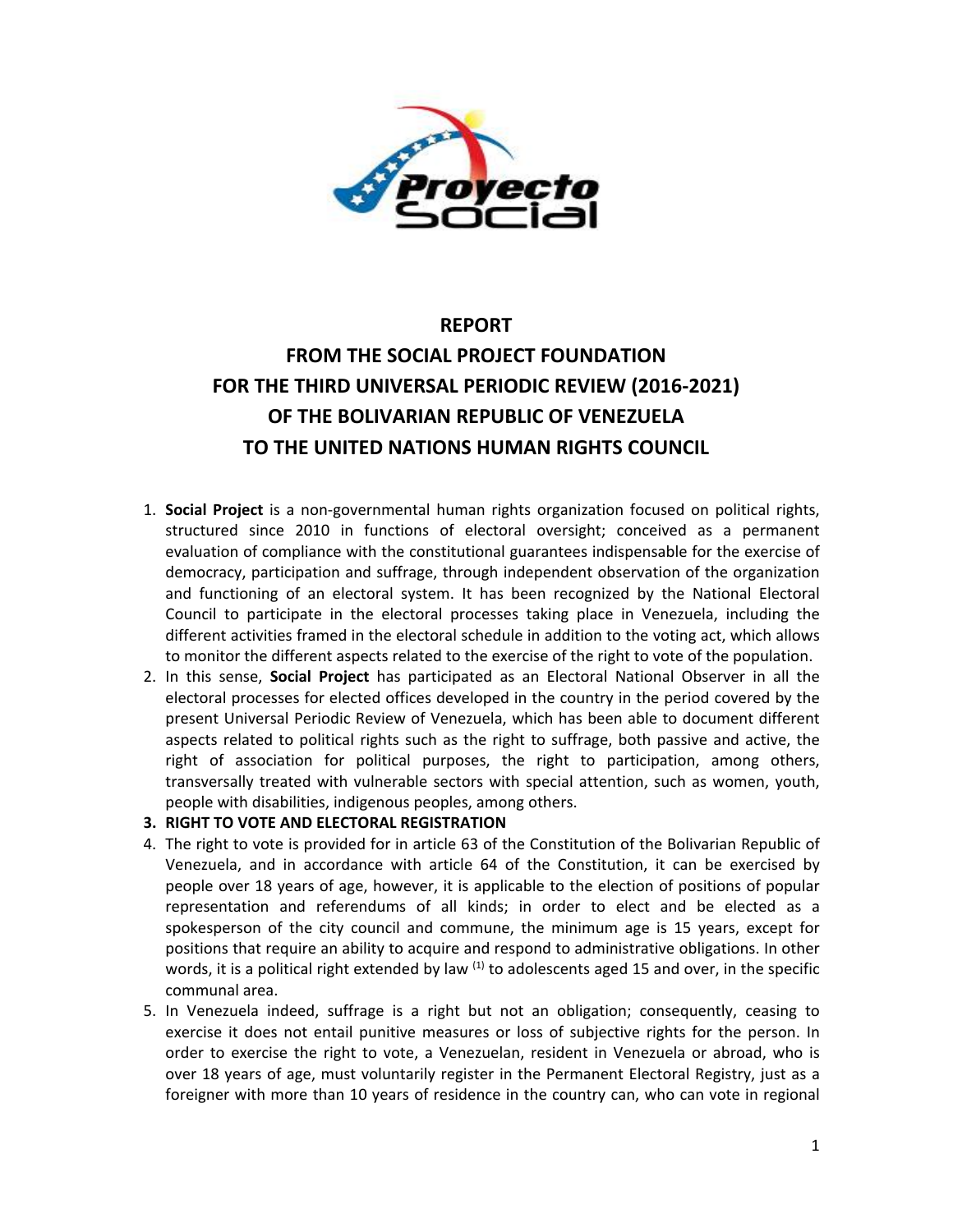and municipal elections.

- 6. From 2016 to 2021 $^{(A)}$ , the Electoral Registry has increased from 19,770,997 voters to 21,065,902, of which 20,835,902 are Venezuelans (including those registered at consular offices abroad) and 229,516 are foreigners, which represents an increase of 8.57% of new voters, with <sup>a</sup> gap between registered and people of age to do so of 3,197,414 people, constituting <sup>a</sup> challenge for the electoral administration to close this gap.
- 7. However, we value the efforts of the Electoral Power in facilitating the accessibility of the Electoral Registry to the most disadvantaged sectors, which allowed to increase the population registered to vote from 11.013.020 in 1998<sup>(B)</sup>, to the current figure, and closing significantly the gap between the voting age population and registered population, especially due to the voluntary nature of registration.
- 8. Of the total number of people registered on the Permanent Electoral Registry, <sup>a</sup> slight majority is made up of women (51.40 %) and men (48.60 %), <sup>a</sup> proportion that is not reflected in the composition of the national, regional and municipal deliberative bodies, despite the measures taken to ensure that 50 %of applicants are women by lists and nominees.
- 9. Electoral Registration in Venezuela is carried out throughout the year, but on the occasion of elections the National Electoral Council holds special registration and data updating days, which allow voters to change their residence in the same or different electoral district at will, as well as to register the voter disability status. In the case of the regional elections of 2021, it has <sup>a</sup> thousand registration points, and in many of them **Social Project** has been present in electoral oversight functions.
- 10.We appreciate the effort of the CNE to mobilize, during 45 days, equipment, materials and personnel to points of high presence of passers-by, but we consider and **recommend** that the Electoral Registry could be optimized with the cooperation of the communal councils and communes, which could serve as links between the State and civil society in specific spaces of residence, what would promote the register and closing of the gap between registered and people of voting age who are not enrolled.

### **11.GENDER EQUALITY IN CANDIDATURES FOR ELECTED OFFICE**

- 12.Regarding to gender equality in electoral processes, **Social Project** points out that the Constitution of the Bolivarian Republic of Venezuela and national legislation that governs electoral matters do not contemplate participation quotas for women; this does not constitute an obstacle for the National Council, within the framework of its competence, from taking regulatory and administrative measures to promote greater gender equity in candidatures for elected positions.
- 13.In 2010, the National Electoral Council issued the General Regulations of the Organic Law on Electoral Processes (LOPRE), article 133<sup>(2)</sup> indicates that applicant organizations must establish selection mechanisms so that they can apply equally and alternately, with 50 **%**for each sex. For the 2015 elections to the National Assembly, the National Electoral Council issued Special Regulations to Guarantee the rights of Equal Political Participation in the 2015 Elections of Deputies to the National Assembly, which established the equal and alternate nomination with 50% for each sex, both for principals and alternates on lists or nominees. <sup>(3)</sup>
- 14.For the regional and municipal elections of 2017, and the National Assembly elections of 2020, the content of both regulations was maintained and an automated nomination mechanism was established that made political organizations present their candidacies alternately according to sex, to the deliberative bodies. For the elections of the year 2021 scenarios are generated for, in particular conditions, to reach gender proportions 40-60.
- 15.Said regulatory acts are based on article 21 of the Constitution <sup>(4)</sup>which refers to the right of equality and the power to adopt positive measures in favor of individuals and groups who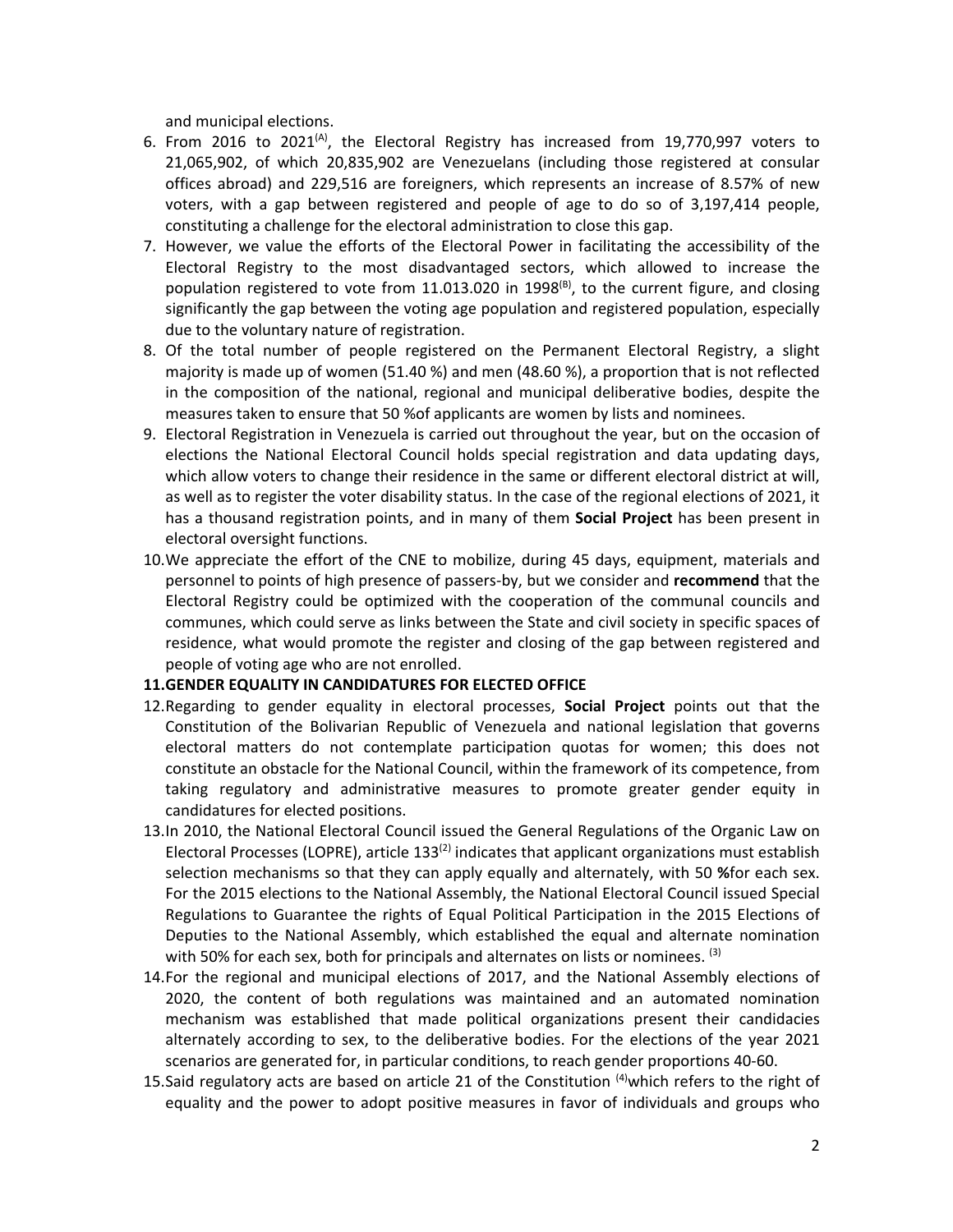may be discriminated against, marginalized or abused, so that applicant organizations should submit formulas in each electoral district where, if the principal was <sup>a</sup> man, the alternate should be <sup>a</sup> woman, or if the principal was <sup>a</sup> woman, the man should be the alternate candidate.

- 16.Despite the application of this formula, and although the presence of women in national, regional and municipal deliberative bodies has increased significantly, it does not correspond to the slight majority of female participation in the electoral register, making them in practice electors and eligible, but not elected.
- 17.We appreciate the efforts of the National Electoral Council, which in the last fifteen years was chaired by <sup>a</sup> woman, and formed in 2008 by four women and one man, to deepen the equal participation of women, but it is <sup>a</sup> pending matter in the Venezuelan State and, in particular, the National Assembly, the approval of an electoral legislation, which we **recommend**, that raises the regulatory provision of the CNE to legal status and advances in <sup>a</sup> formula that encourages greater participation of women, ideally around 50%, in the deliberative bodies. In this, organizations with political ends plays <sup>a</sup> fundamental role that express their manifest vocation to postulate with <sup>a</sup> gender vision. The CNE has been able to implement the scale and not all organizations have agreed to the proposal.

### **18.POLITICAL PARTICIPATION OF INDIGENOUS PEOPLES**

- 19.In regard to the rights of Indigenous Peoples, the Constitution set out in articles 125 the right of indigenous peoples to political participation and guarantee to have representation in the National Assembly and the bodies of deliberation of the federal and local; while article 186 of the Constitution sets <sup>a</sup> quota of three deputies indigenous to the National Assembly in representation of three geographical areas, composed each by different states with indigenous populations. Likewise, each state and municipality with an indigenous population must reserve <sup>a</sup> seat in the regional parliament and municipal council for indigenous representation.
- 20.Candidates for indigenous representatives are nominated by indigenous organizations and are nominally elected by <sup>a</sup> simple majority. Paradoxically, however, the choice of indigenous representation is strongly influenced by the non-indigenous population of states and municipalities, since there is no indigenous electoral register for national, regional and municipal parliamentary elections, but it had been used the register that includes all voters. For Proyecto Social, it has been <sup>a</sup> contradiction (which can be remedied through legislation, and eventually by regulations by the CNE) that non-indigenous people end up deciding the election of <sup>a</sup> representative of the indigenous population, influenced by factors unrelated to the indigenous ethnic and cultural aspects and more of typical political confrontation.
- 21.In the Elections of the National Constituent Assembly in 2017, <sup>a</sup> formula was tested that is consolidated in article 186 of the Constitution, which reads: "while respecting their traditions and customs", through which indigenous communities were call to carry out assemblies and meetings with the accompaniment of the National Electoral Council, to select delegates to the three regional assemblies, one for each geographical area, which also had the institutional support of the CNE and where indigenous representatives were elected to the Constituent Assembly of 2017.
- 22.This assembly formula was applied to the choice of the three indigenous representatives of the National Assembly in the elections of December 6, 2020<sup>(5)</sup> and is planned for elections to the regional parliaments and municipal councils with representation of indigenous in November 2021, as seen in the Special Regulations for the indigenous election, the Handbook of Indigenous Participation and the Timeline of Indian assemblies available in the official <sup>6)</sup>. portal website of the National Electoral Council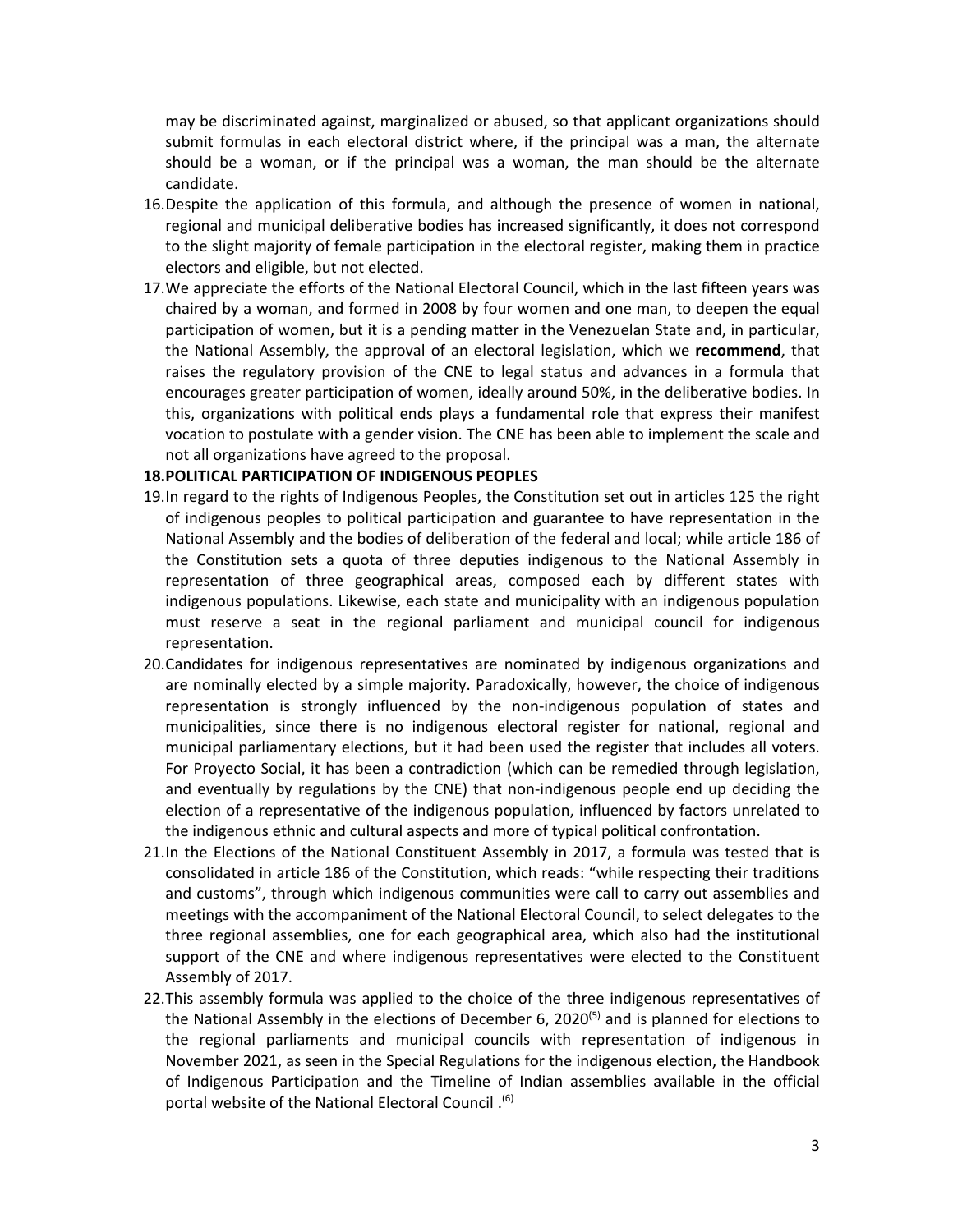- 23.**Social Project** deeply appreciates the adoption of <sup>a</sup> measure that makes effective the right of indigenous peoples to elect their representatives to popularly elected offices, avoiding the alienation of their political rights and their subjection to the political diatribe that ignores their legitimate aspirations as vulnerable human groups. However, the Social Project recommends that the Venezuelan State, working together with the National Electoral Council, the Ministry responsible for indigenous peoples, the authorities of the Autonomous Identification, Migration and Aliens Service and indigenous organizations, take the necessary steps to draw up the Indigenous Electoral Register.
- 24.Likewise, **Social Project** wants to **recommend** that the National Assembly elected in December 2021, legislate on the issue of the election of indigenous representatives with special emphasis on the issue of the Indigenous Electoral Registry and the means of electing delegates or spokespeople to the indigenous assemblies.

### **25.PARTICIPATION OF PEOPLE WITH DISABILITIES AND OLDER ADULTS.**

- 26.Polling stations are, for the most part, educational buildings of two or more floors, which implies installing some polling stations in rooms located on high floors that are accessed by stairs, representing an obstacle, or at least <sup>a</sup> limitation, for those with motor or visual disabilities, discouraging the exercise of voting.
- 27.The same happens with adults and older adults who have reached an age in which mobilization involves <sup>a</sup> great physical effort, so much so that it often requires the use of wheelchairs, walkers or canes, with which moving through stairs becomes very difficult and constitutes an obstacle to the exercise of voting.
- 28.One aspect unresolved by the National Electoral Council, is to promote and apply the necessary measures to facilitate the exercise the right to vote of people with disabilities, since the conditions of people with disabilities, especially motor and visual, requires the conditioning of spaces where these people can exercise the right to vote in an easy way. That happens by continuing to update the electoral register with people who have acquired <sup>a</sup> sudden disability so that the CNE knows in the most accurate way possible the number and location of voters who have <sup>a</sup> limiting condition.
- 29.Currently, approximately 500 thousand people are registered with the CNE with the respective name of the disability they present. Updating the electoral registry with people with disabilities, is an aspect that can be addressed with the articulated participation of public and private institutions, such as the National Electoral Council, the state body responsible for the care of people with disabilities, civil society organizations that serve to this vulnerable group, and of the communal councils and communes that are aware of the conditions of their neighbors, so that Social Project **recommends** that, once regional and municipal elections of November 2021 are fulfilled, to organize the update of the Electoral Registry in the terms here stated as an upcoming project.
- 30.**Social Project** also **recommends** that the National Electoral Council take measures to facilitate the exercise of the right to vote for people with disabilities and older adults, through effective strategies that overcome the limitations and obstacles that the infrastructure of polling stations imposes on these vulnerable groups.

A Official Population of Venezuela – Year 2021: 33,192,835

B Official population of Venezuela – Year 1998: 23,065,008

<sup>1</sup> See Organic Law on Communal Councils, published in the Official Gazette of the Bolivarian Republic of Venezuela No. 39,335 dated 28 December 2009